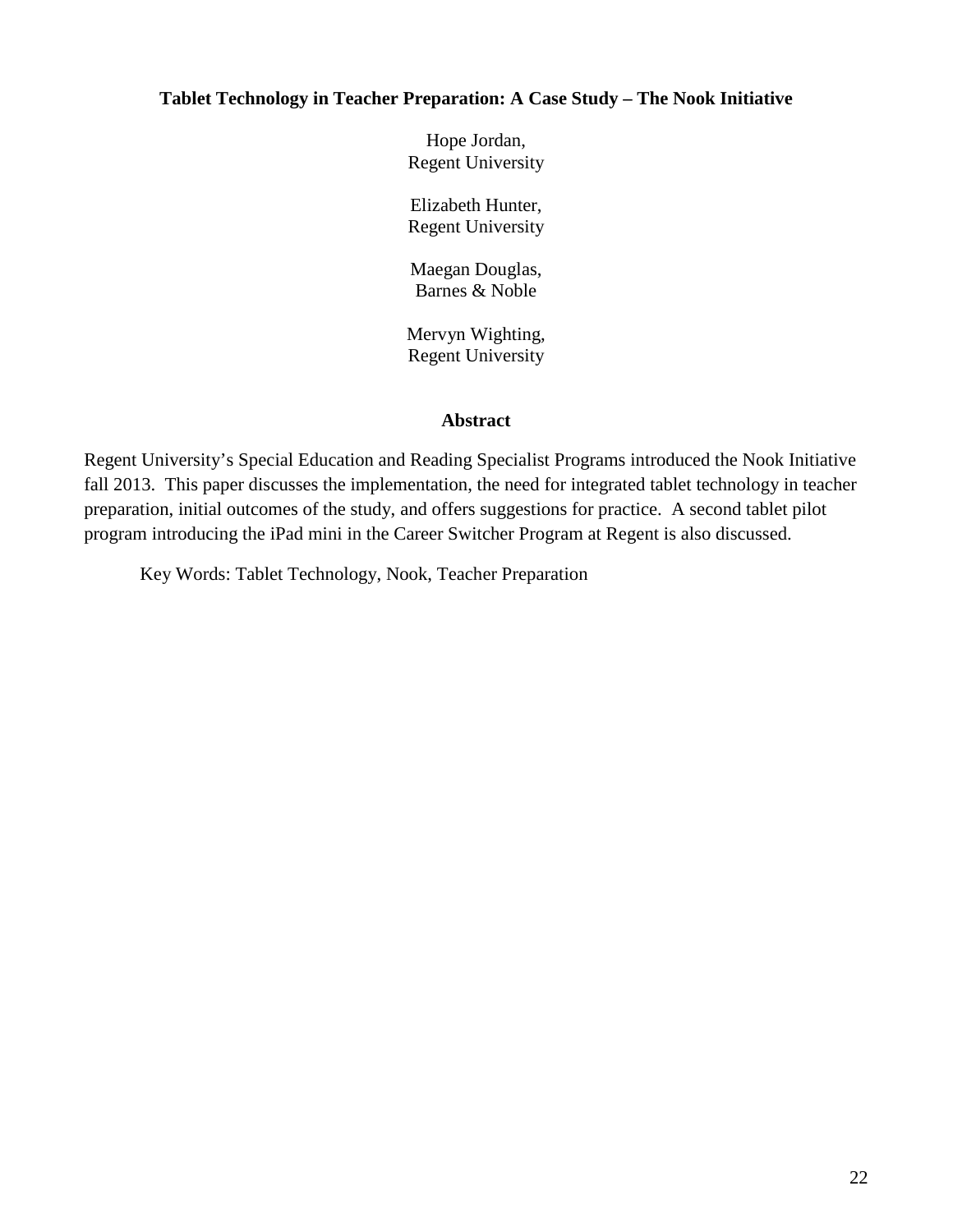#### **Overview**

As fall semester 2013 commenced, the Special Education and Reading Specialist Programs at Regent University introduced the Nook Initiative. For a one time nominal fee, all new students (entering the Special Education or Reading Specialist Masters' Programs) were registered for the Nook Initiative. As part of this program, students received a Nook HD tablet, a cover, the extra two-year warranty, and access codes to all but three texts they would be using throughout their 18 - 24 month programs. Not only would the students use the Nook for their personal studies throughout the program, but each class contained a "Nook/tablet Assignment" intended to provide experiences to advance technological knowledge and skills in the content areas while expanding the use of tablet technology in the K12 setting. Most new students were excited about this venture! All students were required to participate and the program opened with an on-campus Nook Orientation presented by Barnes & Noble which was also recorded for later viewing on Blackboard (BB) for those students who could not attend.

#### **Background of Nook Initiative**

The Nook Initiative has been germinating for nearly five years as several professors, internship supervisors, and educational leaders observed a need for more integrated use of tablet technology in teacher preparation. Comments regarding the lack of consistent use of new technology in K12 classrooms from students in the Special Education and Reading Specialist Programs, from educational leaders in schools as well as at state and national levels, and from field observations led to further investigation of the literature.

An informal poll of current students and program applicants regarding their thoughts on using tablets and/or e-readers for their texts while in teacher preparation programs was conducted. These students and potential students were asked their thoughts about using a tablet (iPad, Nook, Kindle, etc.) for their own texts and for assignments in their classes to enhance instruction and expand their use of tablet technology for instruction and assessment in the K12 setting. While some voiced misgivings,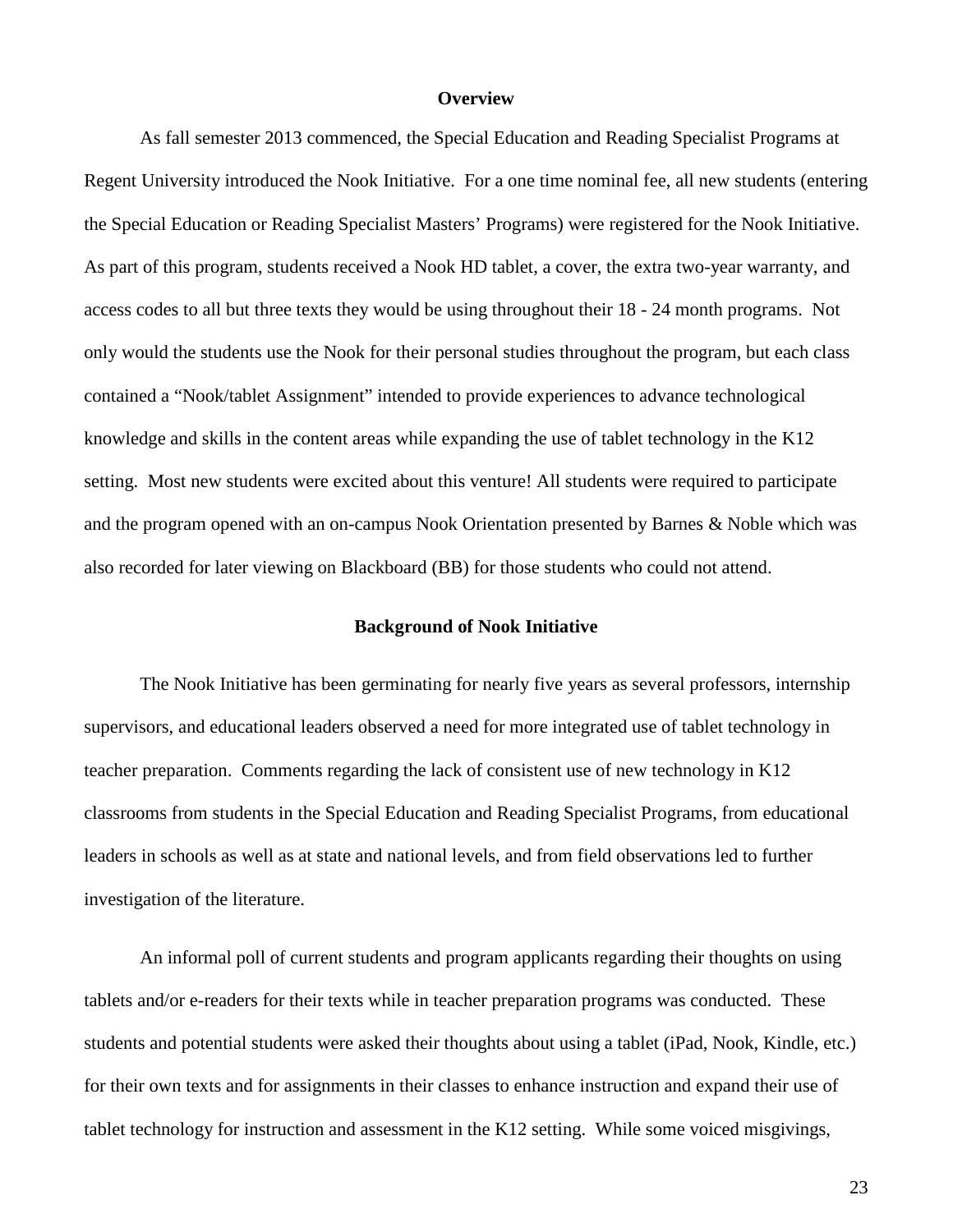most were very much in favor of having all their texts available electronically throughout their entire program. There was no consensus on which electronic format was preferred. Some liked iPad, others preferred android/windows tablets, some really loved their Kindle while others loved Nook.

All of this information led Dr. Hope Jordan and Dr. Elizabeth Hunter to do further investigation into which device should be required or whether there should be a "bring your own device option." One problem is that texts are often offered in one format or another (not available on all devices) and with regard to doing K12 tablet assignments in each class, it was decided that it was important to have the class and the instructors all on the same page/device. After extensive investigation of all options and considering the device itself, the cost, and access to in-person technical support – (not just online or 800 number support) it was decided that for this initiative – the Nook HD Tablet would be the best option. Dr. Jordan first nurtured the support of the Dean of the School of Education (Dr. Gail Derrick) and then went through the process of getting the support of the appropriate leadership at the university level to put the Nook Initiative in place. With the administration's approval, procedures were established and plans were made to launch the Nook Initiative.

### **Need for tablets in Teacher Preparation**

Tablet technology is just emerging. Schools at the K12 level have just started using tablets (iPad, Nook, android, etc.) in the last few years. The use of tablets in schools is sporadic as school divisions find the funds and decide which tablets to purchase. The results of the studies on the effectiveness of tablets in the K12 setting are just developing. Though there is a growing body of literature regarding tablets in the classroom, there is little research on the use of tablet technology in teacher preparation. In fact, the authors of this paper could not find any documented initiatives requiring and assessing teacher candidates' integration of tablet technology throughout their programs.

With regard to technology in general, Lytle (2012) reported a study by Dell that compared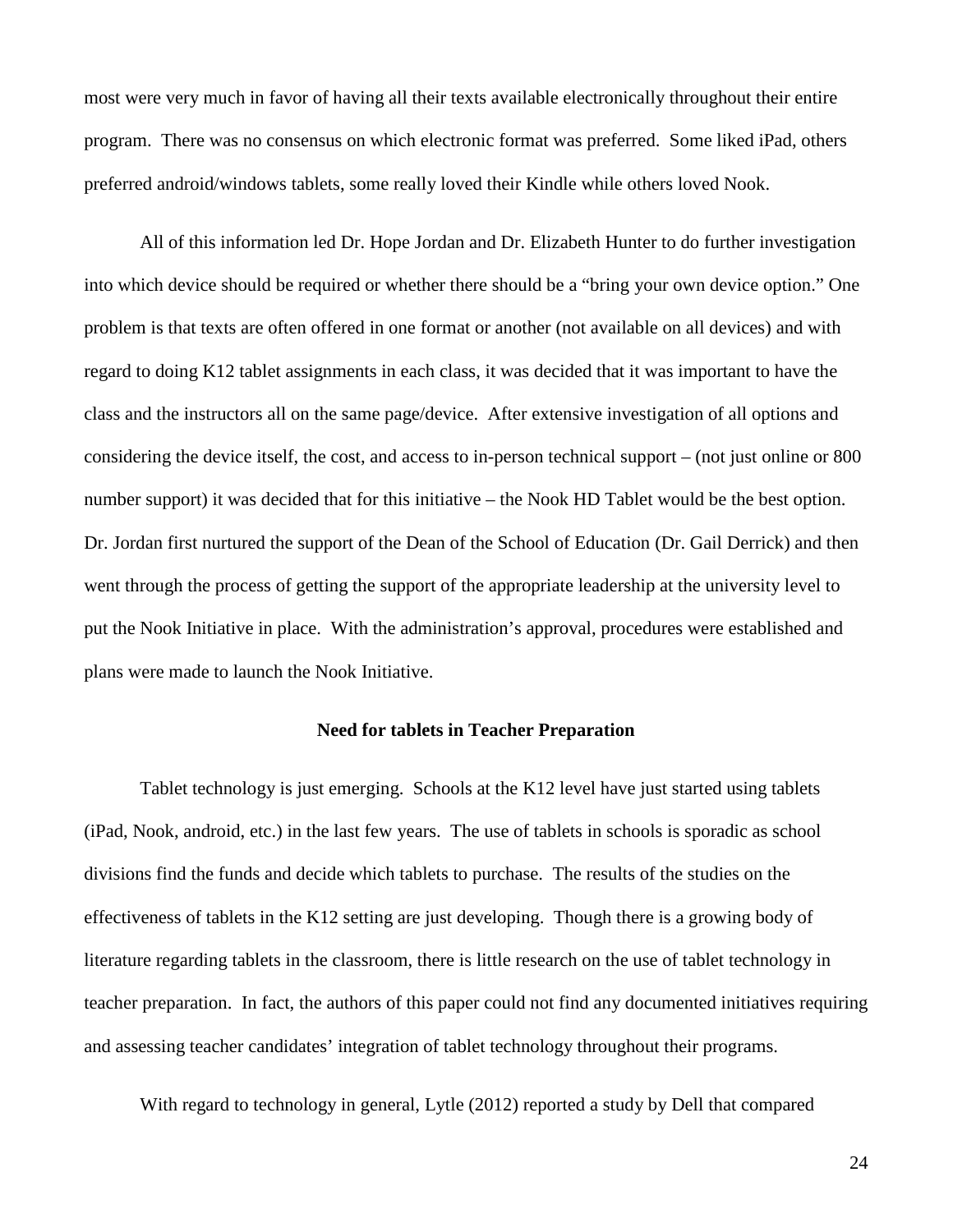technology use in high schools in the United States, Germany and China. Only 29% of U.S. students, compared to 53% of the Chinese students reported technology use integrated throughout the curriculum in their schools. While  $21<sup>st</sup>$  century students in the U.S. are digital natives, teachers are not using technology to enhance their instruction nearly as much as Chinese teachers. Lytle suggests that part of the problem might be a need for more intentional technological training in our teacher preparation programs. Though teachers are often able to use the technology (and often do for their personal or administrative purposes), they are less familiar with specifically how to best (beyond just games or internet searches) integrate technology into instruction and assessment.

While the Regent team was getting the Nook Initiative in place, The National Center for Education Information, NCEI, (Feistritzer, 2011) was compiling the *Profile of Teachers in the U.S. 2011 report.* This report provides several pieces of information that convey insight to our current teaching population. Since our Regent team was noting a need for more well-prepared teachers (with regard to the use of technology in the classroom), we wondered if the average age of the current teacher population might play a role in this situation. This report shows that nearly 1/3 (31%) of our current teaching population in 2011 was over fifty years old. Though this is reflective of those already teaching (not as likely enrolled in teacher preparation programs), this still may shed some insight into what leaders and university supervisors see as a group lacking the skills to properly use technology to enhance instruction and assessment. Teachers who are more than fifty years old have most likely been teaching for a long time. Also – our Special Education and Reading Specialist Programs are both offered at the master's level and consist of a portion of experienced teachers who come back to school and enroll in a master's degree program.

The question is, might there be a tendency to do what you have always done, teach in a more traditional manner and use less technology, for those who have been teaching for a very long time? Experienced teachers are often assigned as cooperating teachers for student teachers. This may provide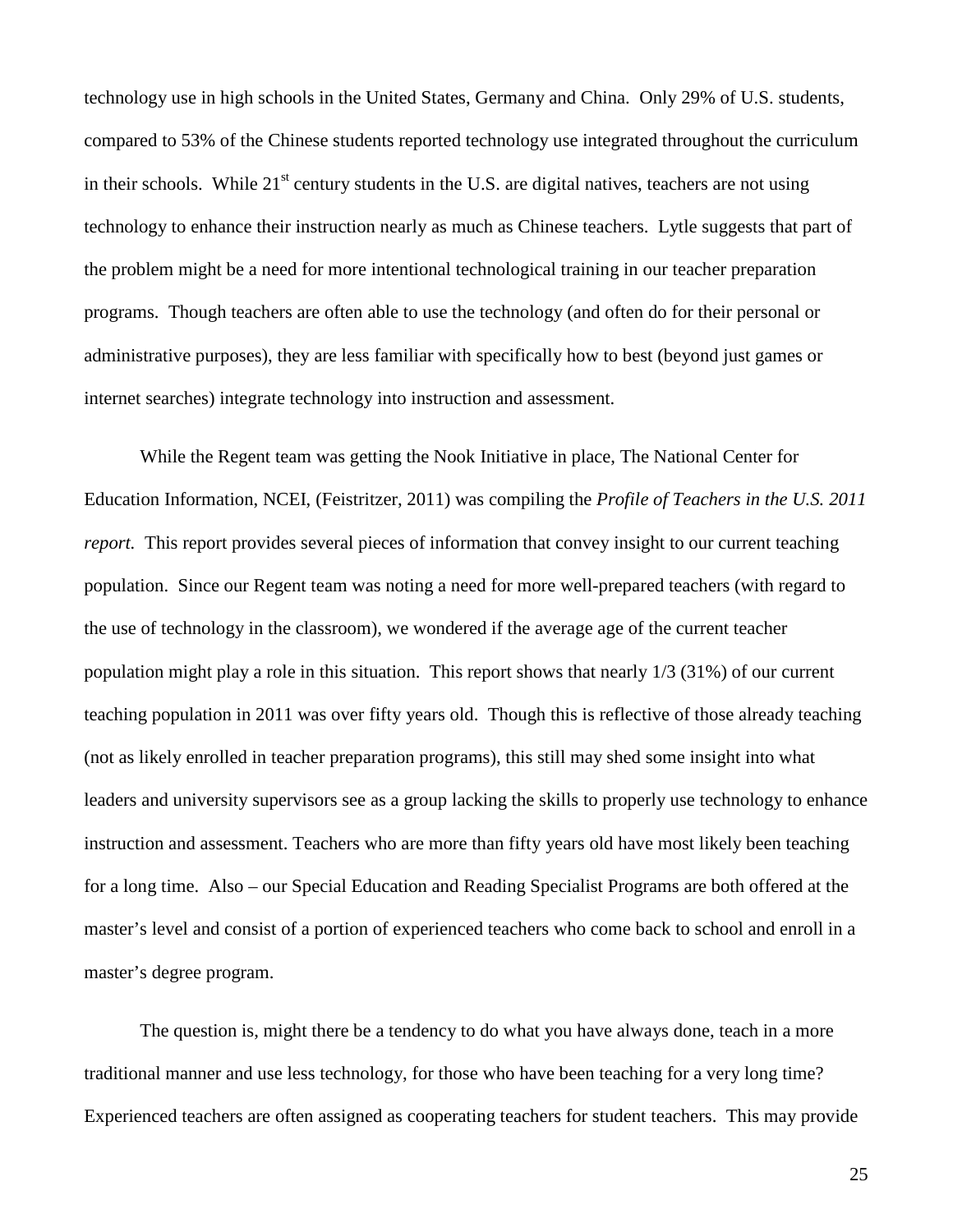a partial explanation for what our supervisors and master's level students report as a minimal use of technology in the many classrooms. Our student teachers complete their field experience and then enter the field having more traditional experiences during their teacher preparation program and report minimal use of technology in many classrooms.

The reasons for sporadic use of technology in general and of tablet technology specifically to enhance instruction and assessment in the K12 setting are complicated. Zhao and Bryant, from the University of Georgia, asked whether integration of technology training alone would lead to higher levels of technology integration (Zhao & Bryant, 2006). They took a qualitative look at the state mandated technology training in Georgia. Their study concluded that integrated technology training positively affected participants' attitudes toward using technology for instructional purposes. They suggested such integrated training should continue as new teachers enter the field and also include support specific to grade levels and subject areas. Thus follow-up support in the field is also needed. The Regent Nook initiative provides integrated activities throughout the program, across grade levels, and content areas. However, once student teaching concludes and students graduate, follow-up support through the university ends and must be provided at the individual school level.

Katrina Schwartz (Mind/Shift, 2013) asks whether tomorrow's teachers are prepared to use innovative technology. She points to a Project Tomorrow report that suggests principals are looking for new teachers to bring creative ideas about technology to create differentiated instruction. However, she notes that student-teachers report simple management technology as the emphasis not specific preparation with regard to use of technology for instruction and assessment during their teacher preparation. She suggests, as the Regent University faculty found, that part of the problem is incoming teachers are entering school divisions that lag behind the times. That, combined with student teachers who use technology in their own lives and have had little experience with specifically how to use that same technology to enhance instruction and assessment in their k12 classrooms creates a larger problem.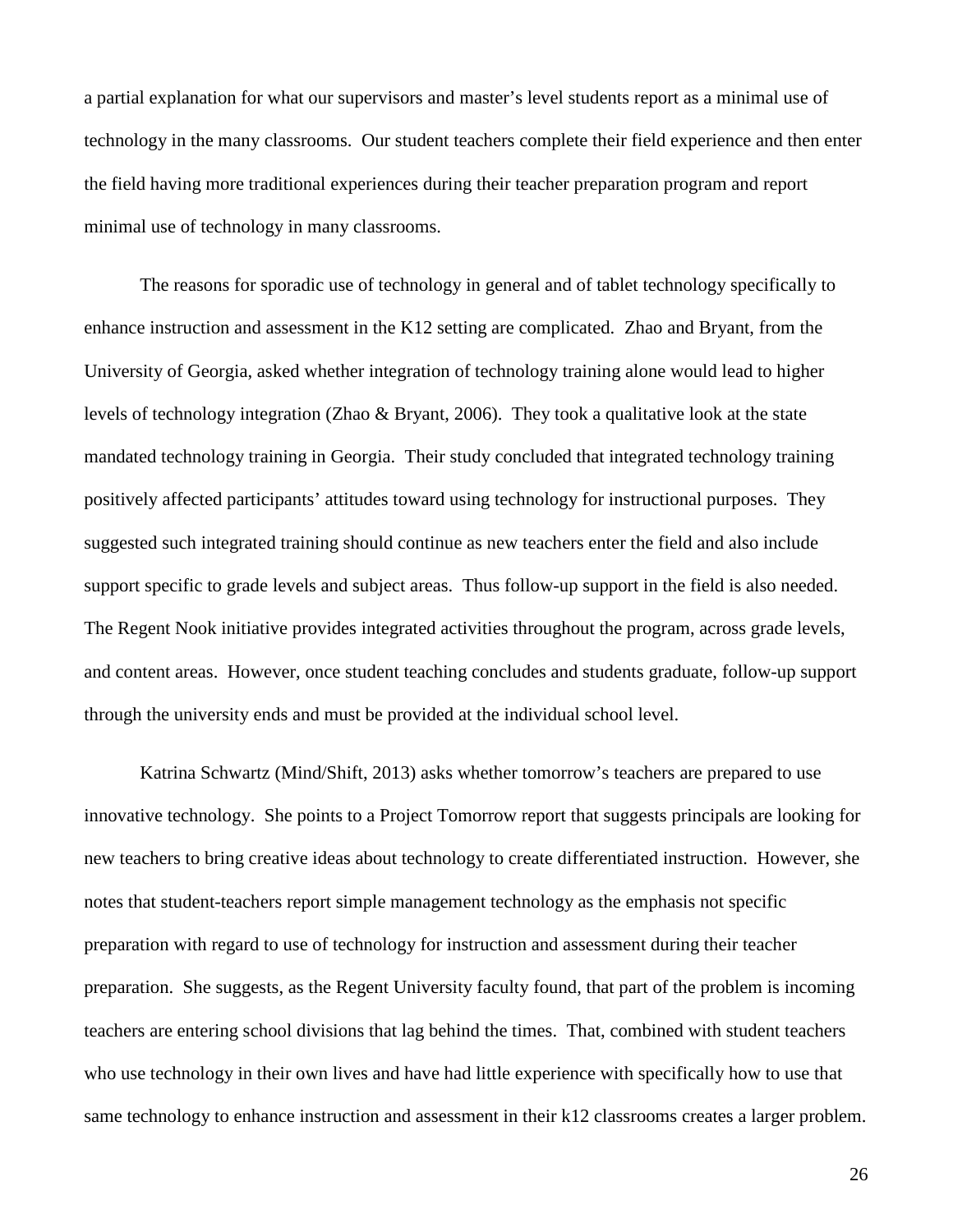However, some reports indicate that aspiring teachers (many who grew up natives of this technology) may be much more likely to use the technology as they teach.

Mishra & Koehler from Michigan State University (2006) present a conceptual framework called Technological Pedagogical Content Knowledge (TPCK). They indicate that introducing technology separate from the content and pedagogy compartmentalizes the technology and does not allow for integration. They argue that there is a need to investigate the relationship between technology and teaching. They contend that technology knowledge cannot be addressed, as it often is in teacher preparation programs, separate from the content and pedagogy. Thus, their model of 3 overlapping circles (Venn Diagram) result in technology, pedagogy and content knowledge being interrelated. They suggest that TPCK requires an understanding of the relationship of these three, resulting in teachers who know how to use technology integrated in the content to solve instructional problems for students. This may result in a flipping of the content driven curriculum model to a model that at times might be technology driven where the focus is content through technology.

Mishra & Kohler (2006) assert that this integration of technology requires teacher training to go beyond just skill with software and hardware to integrating that technology directly into the pedagogy and content. Teachers need to leave teacher preparation programs with a deeper understanding of the specific application of technology and pedagogy in the content in order to intentionally enhance instruction and assessment. This training needs to be integrated and continually updated given the rapid rate of changes with regard to technology. It is important to provide teacher training that offers teacher candidates the opportunity to solve real educational problems through the use of technology. Teacher candidates should learn by doing real tasks and using technology in real classroom situations.

A PBS LearningMedia study by VeraQuest (2013) reveals several important concepts regarding technology in general and tablet technology specifically. 7 of 10 teachers indicate that technology allows them to do much more in their classes and enhances both communication and motivation.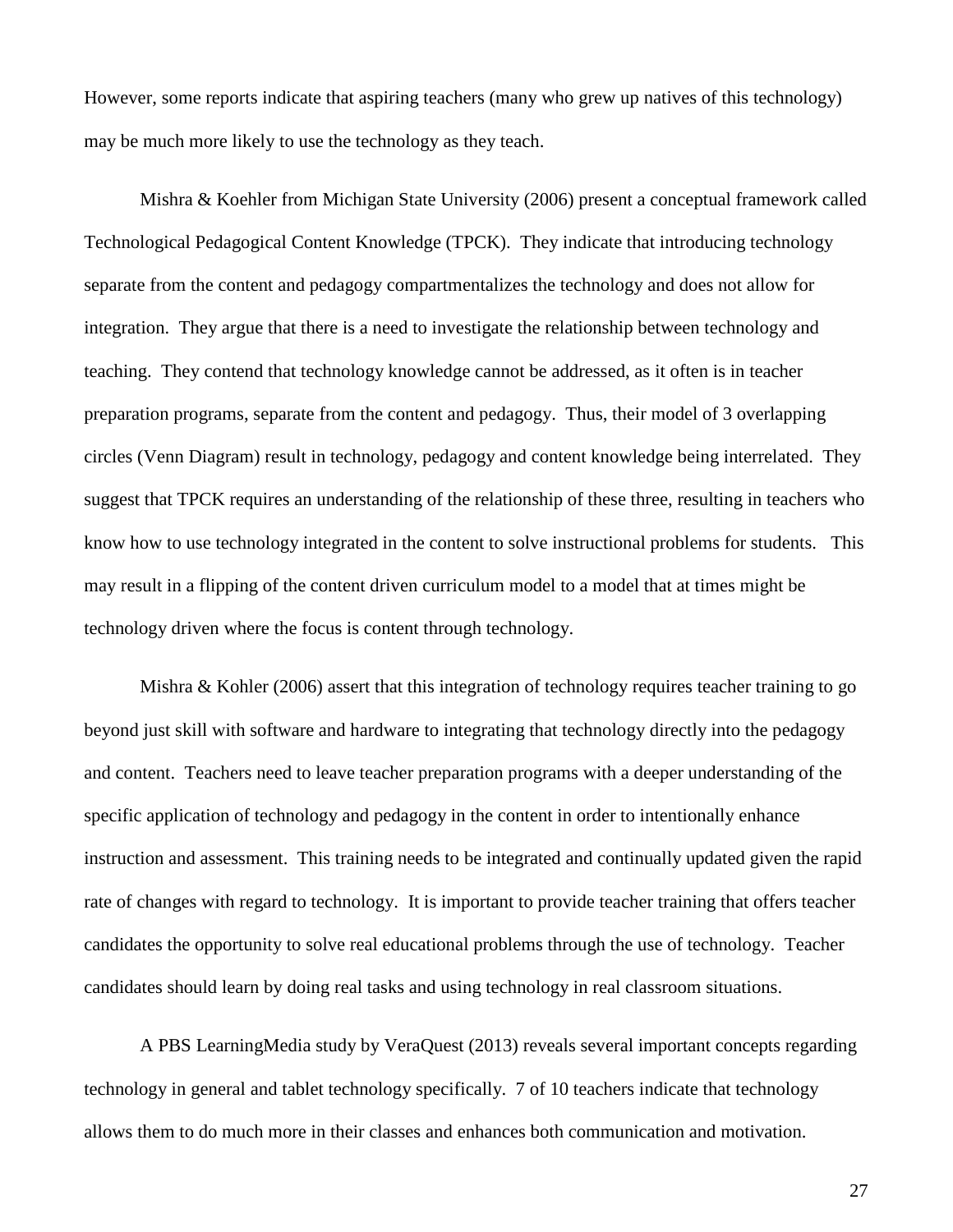Teachers believe that technology allows them to reinforce and expand content, motivate learning and differentiate based on learning styles. The VereQuest Survey (2013) noted that the availability of tablets has risen from 20% to 35% in the last year, which was the greatest increase in any single type of technology during that year. Yet only 50% of these teachers feel comfortable experimenting with new technology. However, those teachers who use tablets find them beneficial for teaching through the use of applications, access to websites, and the access to e-books and texts. 33% of these same teachers also note that if they had access to grants funds, they would purchase tablets for each child.

Tablets have only become more prominent in the recent past (especially the last 5 years) with the popularization of iPad, iPad mini, Nook, Kindle and various other tablets for personal use. This popularization comes with the opportunity to use such technology to enhance instruction and assessment. The portable nature of tablets allows the easy access to technology in K12 classrooms. Individualization and small group work can be enhanced through the use of tablets and these devices can also be connected to Smart Boards and other projectors for use with large groups. Tablets are becoming less expensive, so the cost of bringing this technology to the classroom is also attractive.  $21<sup>st</sup>$  century learners are motivated by the use of technology and tablets are a perfect tool in the classroom.

As Hedge posits (2012), tablets are mobile, they remove the barrier between the screen and the students, save paper, support digital conversations, allow both teachers and students to work anywhere, and can replace many types of technology. However, since this technology is so new, there is little research on the impact of tablets in the K12 setting and even less on the use of tablets in teacher preparation programs. However there is some early research emerging that does show the positive impact tablets can have on instruction. *Tablets for Technology (*2013) report such benefits as: enhanced student engagement and learning, decreased student behavior problems, and increased creation of spontaneous teacher and student resources in UK secondary schools.

There is some indication that universities like Concordia University Nebraska and Saint Leo are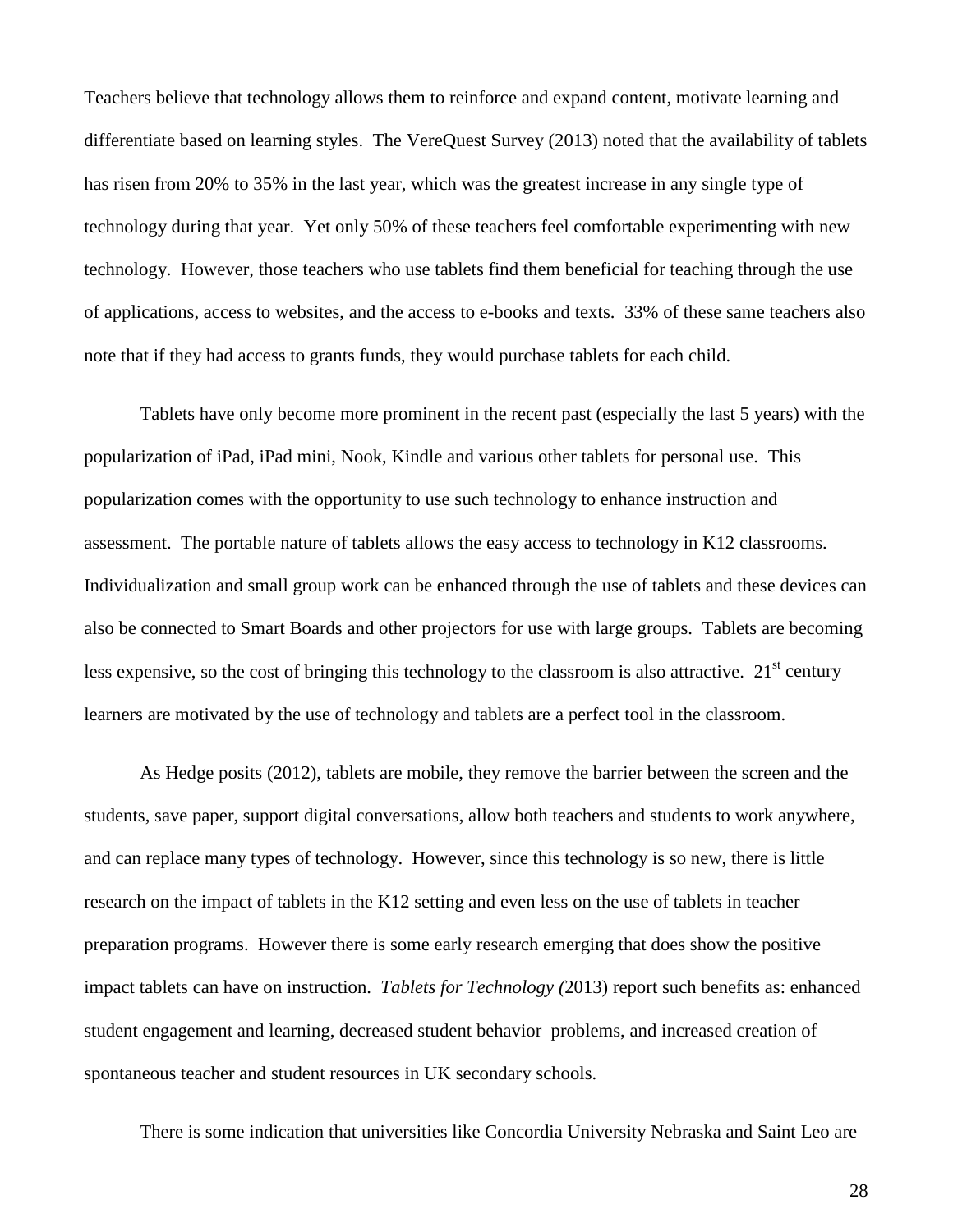starting to integrate tablet technology into their education classes. Concordia reports that in fall 2014 their students will be using the iPad throughout their education classes. Their professors are currently designing their courses to include the use of iPads (Concordia, 2014). St. Leo University (Dean's Report 2014) reports using a program in which student teachers are provided Digital Backpacks and tablet technology training through a grant starting in 2012. Though there are few universities reporting the use of tablet technology in teacher preparation programs there is some indication that this is a growing trend.

As the Regent University professors were unable to find ,U.S. models of teacher preparation programs that integrated tablet technology directly into K12 content to enhance instruction and assessment throughout the program. There is some research to indicate the success of tablets to include iPads and other tablets. Much of this research is very recent, was done with very small groups, is more in the form of action-research, or was done outside the U.S.

## **Explicit Nook Applications in K12**

Maegan Murray, Digital Sales Lead for a local Barnes and Noble provided the following comments regarding some of what K12 teachers can expect to do with a Nook in their classrooms. In her position at Barnes and Noble, Maegan played a key role in training the teacher candidates in the Regent programs both in how to use the Nook to enhance their studies and in how to use them in the K12 setting. The following is a broad overview explaining some of the positive applications our preservice teachers are finding as they use the Nook in our program. Maegan shared the following:

Tablet technology in the classroom is more abundant than ever, and it benefits teachers to know which devices can cater to their needs. Among the current lineup of tablet offerings, Nook by Barnes & Noble proves itself time and again with its capabilities crafted to help teachers in the classroom. With so many devices to consider, it is difficult to spot the differences. However, the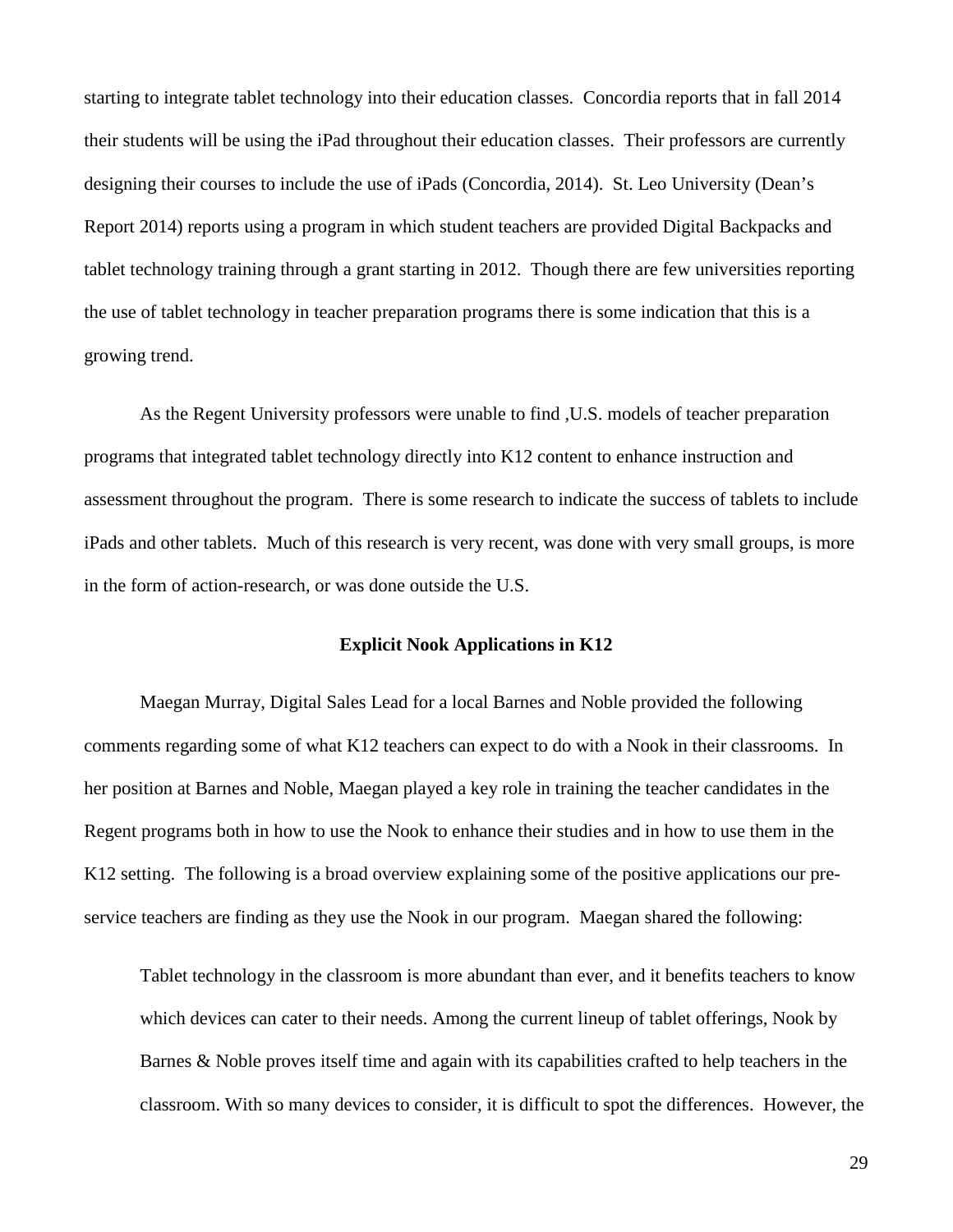Nook has many standout qualities.

Nook was created with children in mind. In order to use Nook in the classroom teachers must be able to create an experience appropriate for all ages. Barnes & Noble designed Nook to be able to be divided up into six users. Each user is created by one master account. This enables the teacher to create five different users appropriate for students in their classroom. Such information as age, name, and gender, help Nook to tailor the content to the appropriate grade level. The teacher can also enable and disable any features that they do not want the students to access, such as internet, email and applications. This is an exceptional feature that most tablets simply cannot do. Nook is unique in allowing the teacher to use the device for his/her own pleasure under the adult user, but still allowing the ability to hand the device to the students for school work.

Nook also comes with other features that can help streamline a lesson in the classroom. The device comes with Bluetooth capabilities built in. This allows one to wirelessly attach accessories to the Nook for easier movement and use. For example, a speaker could be sitting on the desk and the Nook could be in a teacher's hand many feet away, but the speaker will still play whatever audio is being transmitted. Nook can also be plugged into devices such as a television or projector via an HDMI cable. In this case, whatever is seen on the device's screen would be shown on the television screen or projected onto the wall. When teaching to a larger group it is better to be able to display material as large as possible. This is made possible with a special attachment sold separately at Barnes and Noble.

Another unique feature of Nook is its content. Barnes & Noble enables each user to shop for books, magazines, newspapers, applications, movies, and more through their button labeled "Shop" on the home screen. In addition to the world's largest collection of digital books through the Nook shop, the Nook allows a secondary application and content store, as well: The Google Play Store. This option opens up the device to any content sold by Google, which means that the Nook can support anything available on android devices as well. This includes applications such as Blackboard, which are still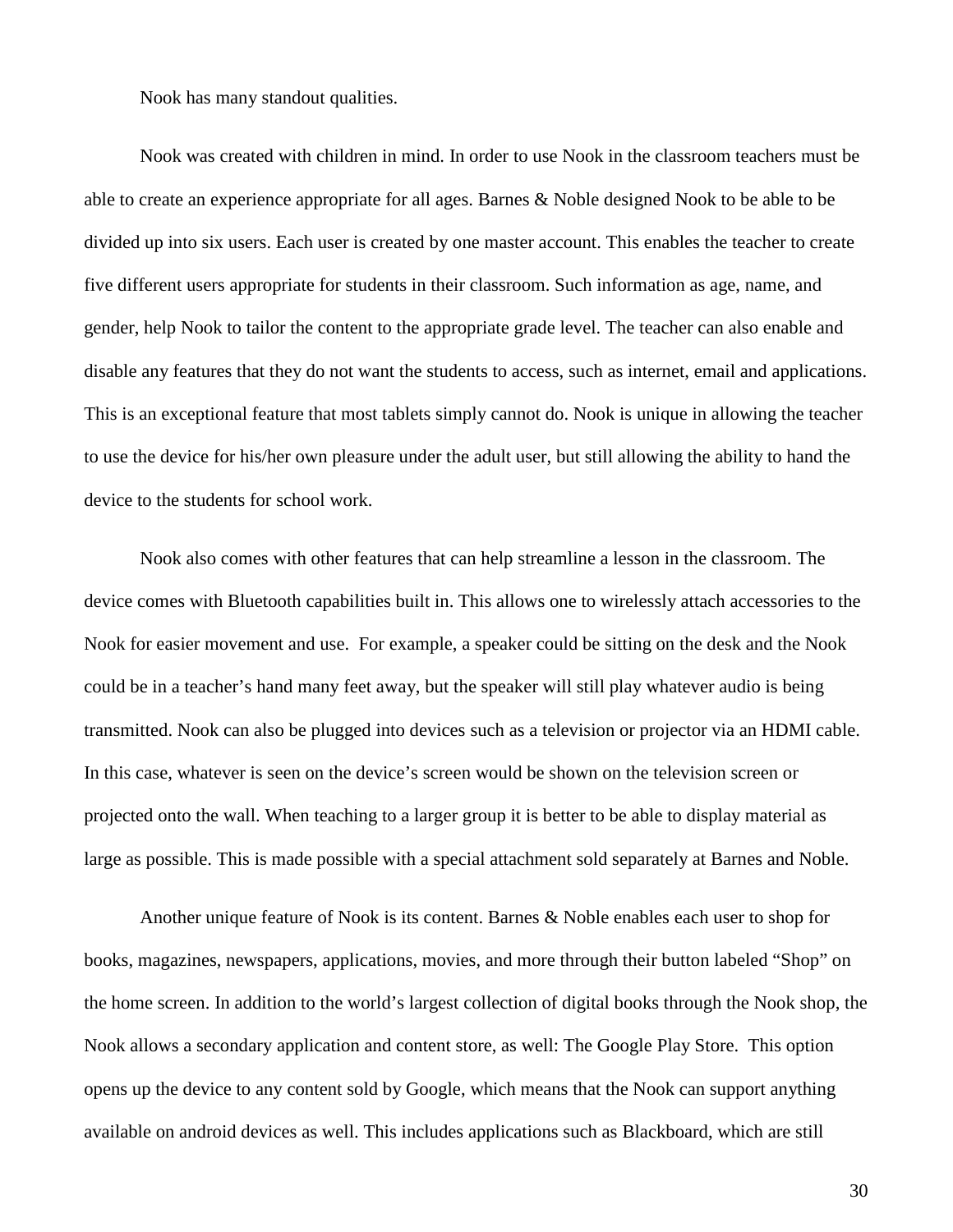available on the Nook, even though Barnes & Noble doesn't offer it in its app store. It is just as quick and easy to download it from the Google Play Store on the device. There are no other tablets out there that will allow you access to both companies' content.

Tablet devices are being seen more and more in today's educational system. Using a personalized device allows the teacher to tailor the lesson to each individual. This can be done most effectively with educational applications. Barnes & Noble has worked hard to create content that fosters learning. The Nook shop carries many titles that are interactive. These eBooks have been created as either "Read and Play" or "Read and Record." Once the title is purchased, the reader can choose how he or she wants to read. The eBook can be read alone, read with audio following along, or read and recorded, to be played back later. The microphone on the Nook picks up the reader's voice as they read along with the eBook. This tailors the experience for different kinds of learners. Allowing the eBook to be read with audio helps the reader to hear how the words should sound. Then having the reader record themselves reading helps them to hear how *they* sound.

One of the most unique aspects of using the Nook tablet in the classroom is the free training and support provided by Barnes & Noble. Because Barnes & Noble is a physical store (not just a virtual one), local Nook Specialists provide free classes and troubleshooting for all of the Nook devices. During the life of the device Barnes & Noble is there seven days a week to answer questions, provide support, and help find solutions. In some cases off site meetings have been arranged to provide specific training for institutional needs. Whether it is in person, over the phone, or by email, Barnes & Noble is able to give each customer the attention they deserve.

# **The Study – Pre-test Post-test Survey**

In order to assess student growth in their level of skills, knowledge of tablet technology, and application ability, each student was given the Pre-nook survey as they enter the Nook Initiative at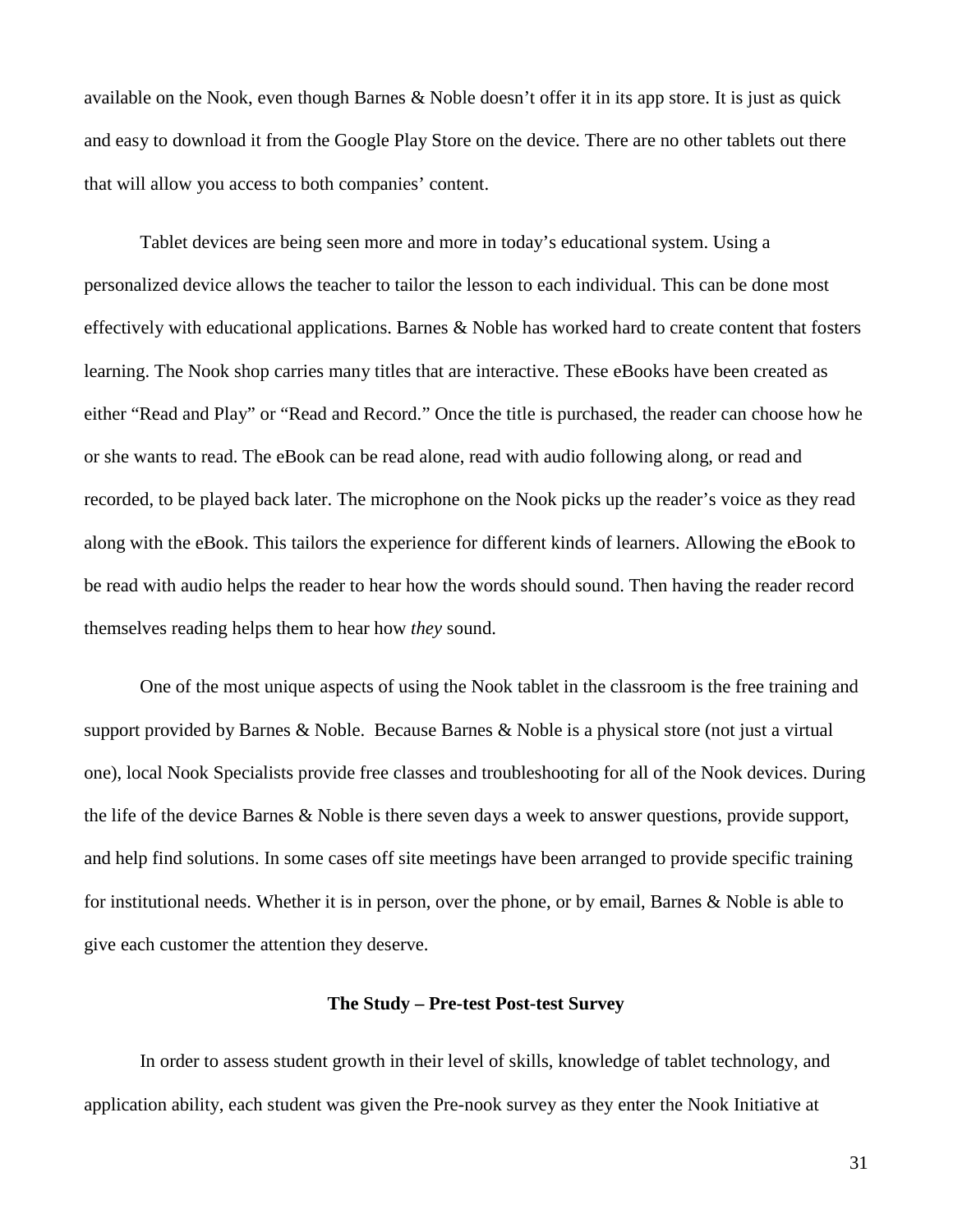Regent. This survey is intended to assess their level of familiarity with Nooks and/or tablet devices as they enter the program. Interim Mini Surveys are completed through the program to assess student impressions of their own growth and address questions or problems. A Post-Nook Survey will be administered at the completion of the program.

Spring 2014 semester commenced with 120 students registered in the Nook Initiative as part of the Special Education and Reading Specialist programs at Regent University. Most of these students are seeking teacher licensure in one or both areas. As measured on a survey prior to entering the program, 66% have never used a Nook and 93% have not used a Nook instructionally (more for personal reading). However, 56% considered themselves either strong or very strong with regard to their skills on another tablet, and 58% of these tablet users do not use their tablet for instruction. The students in these teacher preparation programs seem to be reflective of the general population of teachers who are becoming more skilled with using tablets personally but are not yet using them instructionally in their own classrooms.

At the completion of the first semester those 89 students who started in the fall were asked to voluntarily complete an interim survey. This survey was only 5 questions long and the goal of the survey was to get a sense of how the students felt they were doing early on in the program with regard to using the Nook. Though most had only taken an average of 2 classes to this point, 75% of the respondents (50) indicated that they are learning to use tablet technology through their Nook Assignments in the program. 50% indicated they are using all types of technology more in their classrooms as a result of using the Nook in their own program. It must be noted that of the 50% who indicated they were not using more technology – some are still pre-service teachers and not yet in a classroom but noted they feel they will be using tablets and technology more when they do get to the classroom. There was a group who have always been using technology and did not feel they increased use at this time. There were many anecdotal comments about how surprised Regent students were by the vast number of instructional applications on Nook (and other tablets) that they were not aware of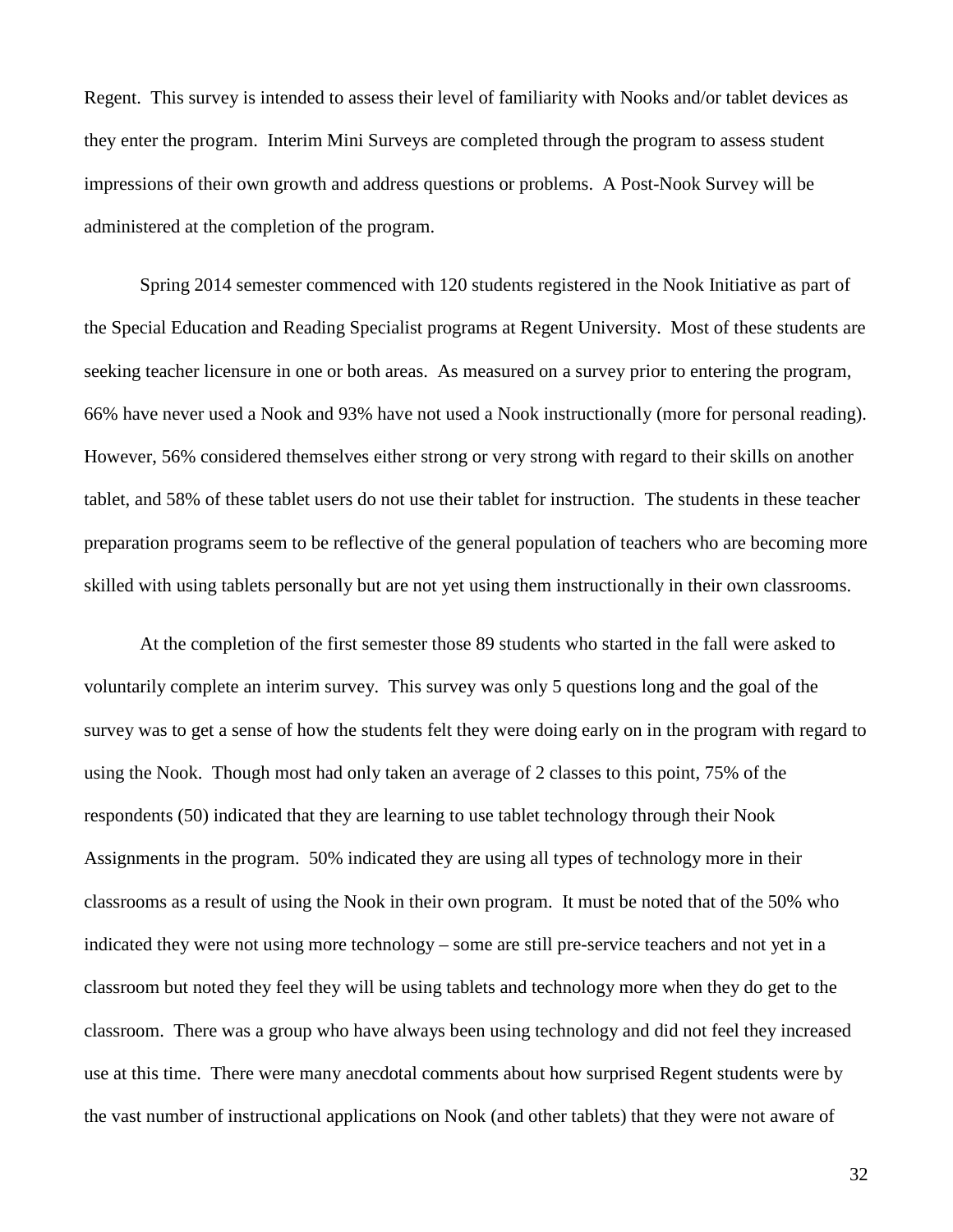prior to the program. Overall, there was a very positive response to this program early on and the gains Regent students feel they are making that will improve their K12 instruction.

At this point (mid- $2<sup>nd</sup>$  semester), data indicates that the Nook Initiative (tablet technology in teacher licensure) is having a positive impact on pre-service and current teachers going back for their master's degrees with regard to the use of technology in the K12 setting. Another quick check will be run following the spring semester (and every semester until the students graduate). At the close of the program, a Post-Nook Survey will be given in order to glean the impact of the use of Nooks (tablet technology) on teachers and their use in the K12 setting.

### **iPad – Career Switchers**

While two teacher preparation programs at Regent started the Nook Initiative, the Career Switcher Program (directed by Dr. Mervyn Wighting) started a similar pilot initiative with tablet technology using the iPad mini. Like the Nook Initiative the use of iPad mini in the career switcher program includes the integration of tablet technology throughout the course work. This enhances instruction and assessment through use of tablet technology in the K12 setting using the iPad mini rather than the Nook.

The Career Switcher program is a program which results in teacher licensure. It does not result in a Master's Degree (as the Special Education and Reading Specialist Programs). As such it is a shorter program with fewer classes so the use of tablet technology directly in content is less intense. Another difference between the Nook Initiative and the iPad program is that the students purchase the iPad mini alone. Their package does not come with immediate access to all their texts. Students can download texts to their iPad as they choose (optional).

Both programs are designed to intentionally integrate table technology into the K12 setting and enhance the use of technology in instruction and assessment with the K12 population. The program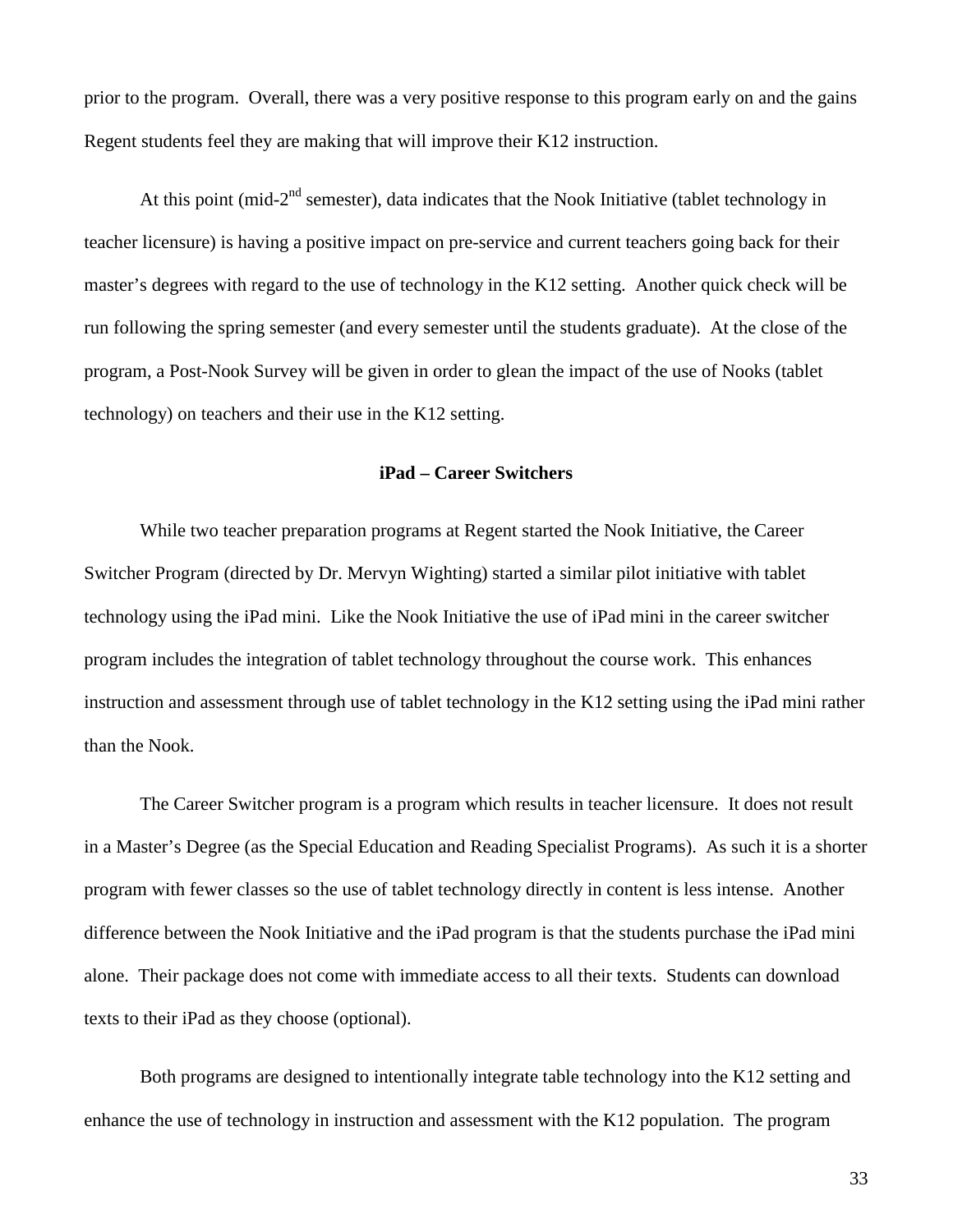chairs for Career Switcher and Special Education/Reading Specialist will do further analysis of the program outcomes in 2015 to assess the efficacy of each tablet in teacher preparation programs. Dr. Wighting shared the following regarding the status of the Career Switcher program's work with iPad mini. Dr. Wighting shares:

In the fall of 2013 Regent University started to issue each new Career Switcher student with an iPad mini. This was achieved by sending every new student a gift voucher to be exchanged for an iPad at a local Apple Store. This system of issuing the device works easily and has not caused any problems at either end. It was found that while some students were already familiar with Apple technology others have never used it so all students attend a full day session on campus to learn how to use iPads in the classroom. This session is taught by practicing technology teachers from a local school division, and they bring with them a wealth of hands-on and up to date techniques. All instructors in the Career Switcher program have introduced assignments that require their students to use the iPad. For example, assignments require them to identify teaching applications that they then share with all other students in order to build up a database of apps that will be useful to them when they get hired as teachers. The current students in Level I of the program were surveyed recently (n=45) in order to obtain feedback on their use of the iPad and their thoughts on how to use it in the classroom once they are hired. The data show that the majority of them use the iPad to access their downloaded course textbooks, as well as researching online for course assignments. The survey also showed that they are acquiring a large number of subject specific applications that can be used in the classroom during their first teaching position.

The benefits of introducing this technology into the program are already very apparent. The program director visited a local high school recently (without prior notice) to find that the Level II Career Switcher (now hired as a teacher) was using iPads to teach a civics class in the 11th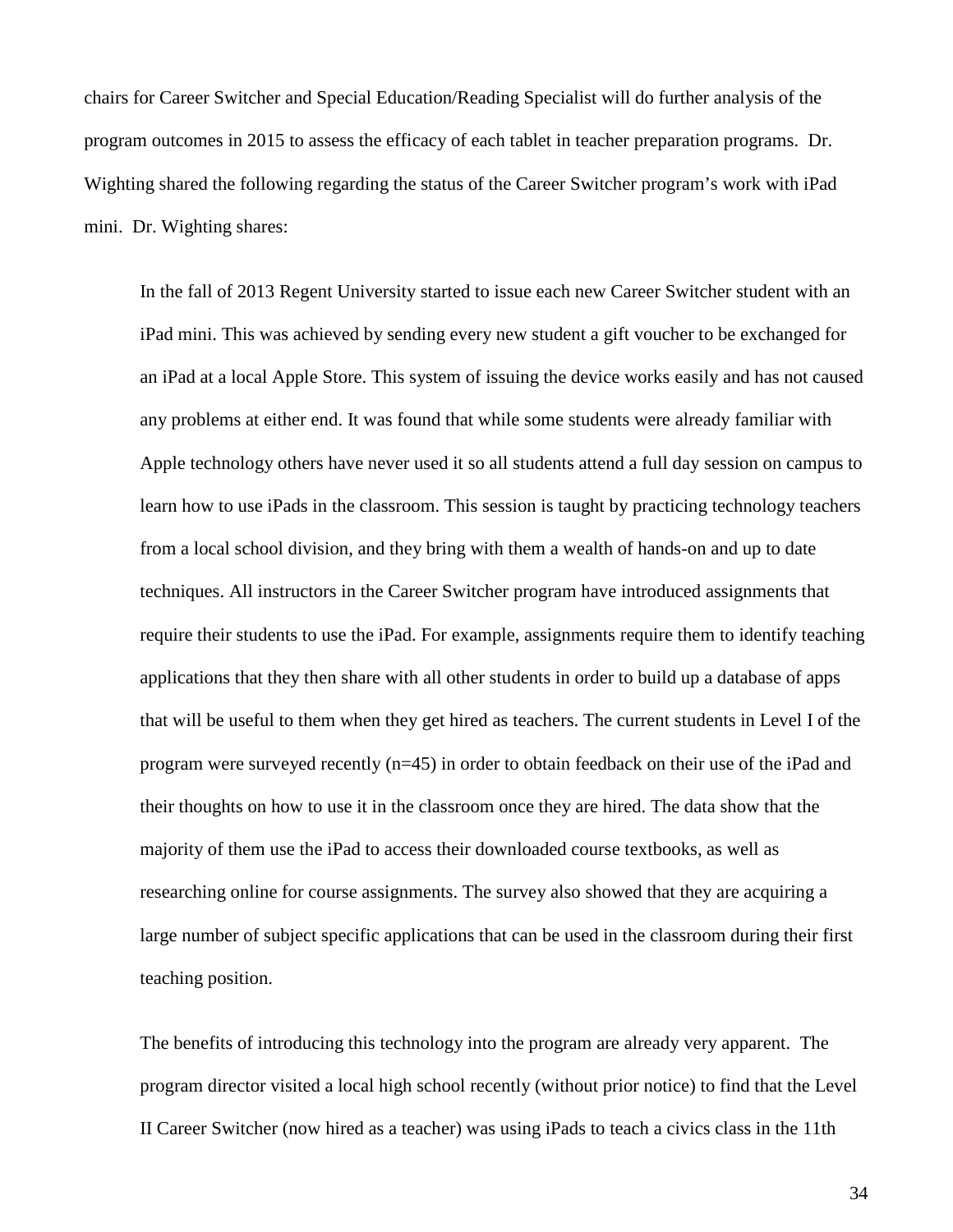grade. All the juniors were using an iPad belonging to their school and following directions from the teacher they were accessing the websites of the state's Congress as a resource to design their own mock bill of legislation. The mobility of the iPad allowed them to work easily at their own desk, and also to move into small groups to work collaboratively where some students were retrieving data while others were creating their bill in a Word document.

The piloting of the iPad in Regent's Career Switcher program is going well, and it is planned to continue the initiative. This is particularly important as more and more school divisions are expecting their faculty to be comfortable with tablet technology and to use it regularly in classroom instruction.

#### **Conclusions and Recommendations**

Though this project is still in the initial stages, literature and observations in the field indicate both an upswing in the use of tablet technology and a need to better prepare teachers to use this technology in their K12 classes. This is true across the board for teacher preparation programs and is especially true in programs that require specific skill and differentiated teaching to meet the needs of struggling learners like those in special education and reading programs.

At this point, the Regent study shows a positive impact on teacher skills with regard to using the Nook as tablet technology in the K12 setting. Regent University School of Education will continue using the Nook in the Special Education and Reading Specialist Programs as well as the iPad mini in Career Switcher Program to intentionally integrate tablet technology in teacher preparation programs. Data will be gathered in both programs in order to assess the impact on teacher preparation with the intent to enhance instruction and assessment for improved outcomes with K12 learners. This program is one small step toward classrooms that meet the needs of  $21<sup>st</sup>$  century digital learners and we are looking forward to further analysis of these outcomes over the next 2 years.